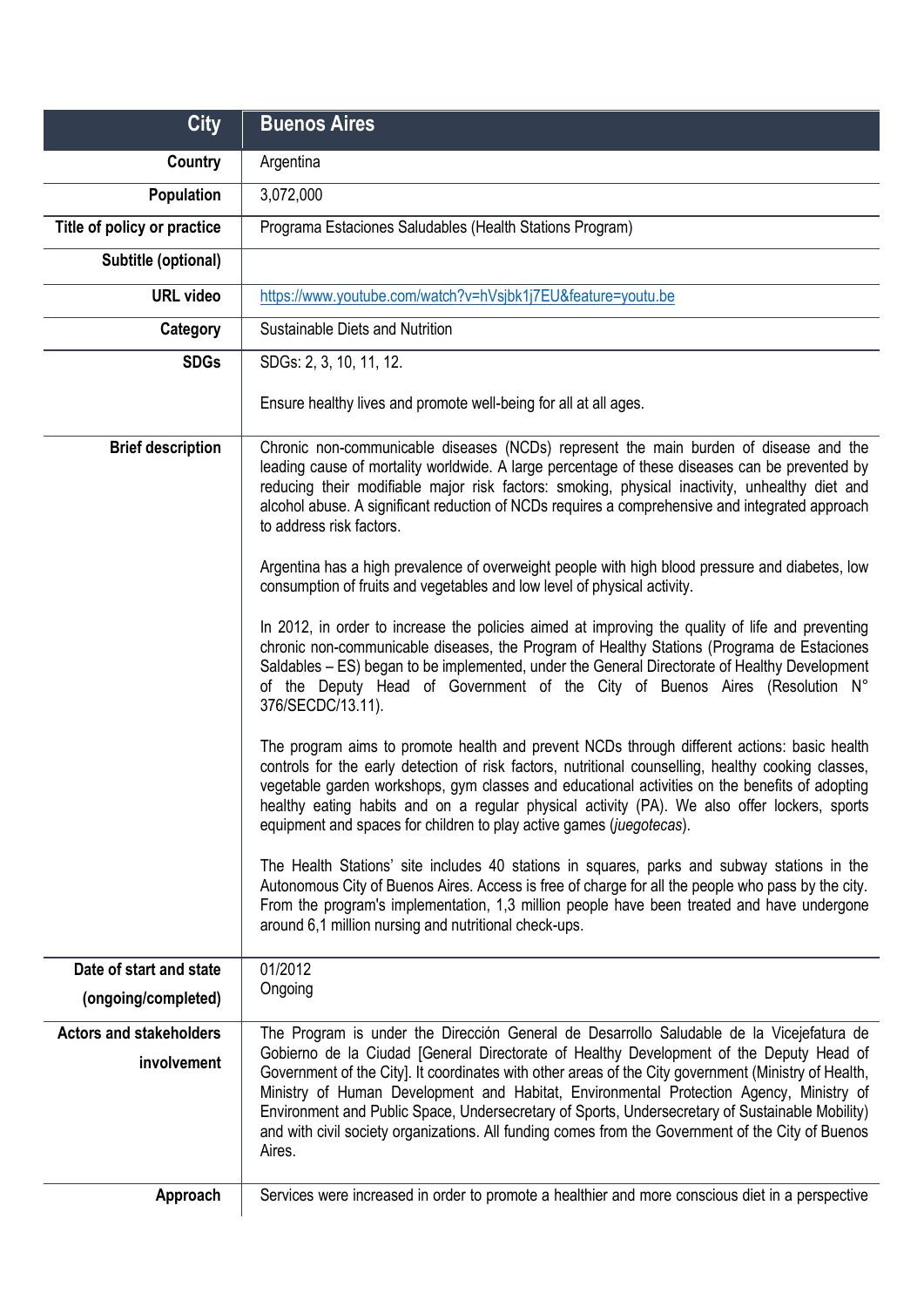|                              | of sustainable food policies. In addition, the goal is to reach out to a younger population. Offer of<br>check-ups for the early detection of health risk factors, nutritional counselling. Creation of a<br>computer system to record user data. Supply of physical activity. Implementation of vegetable<br>garden workshops and cooking classes. New locations in food markets.                                                                                                                                                                                                                                                                                                                                                                                                                                                                                                                                                                                                                                                                                                                                                                                                                                                                                                                                            |
|------------------------------|-------------------------------------------------------------------------------------------------------------------------------------------------------------------------------------------------------------------------------------------------------------------------------------------------------------------------------------------------------------------------------------------------------------------------------------------------------------------------------------------------------------------------------------------------------------------------------------------------------------------------------------------------------------------------------------------------------------------------------------------------------------------------------------------------------------------------------------------------------------------------------------------------------------------------------------------------------------------------------------------------------------------------------------------------------------------------------------------------------------------------------------------------------------------------------------------------------------------------------------------------------------------------------------------------------------------------------|
| Innovation                   | The Healthy Stations Program is an innovative strategy for health promotion and NCDs prevention<br>by offering free health controls in public spaces. Food education is a fundamental part of the<br>process and it is therefore necessary to provide citizens with practical skills to achieve behavioural<br>changes that favour healthy eating. In this sense, in the Healthy Stations are cooking classes<br>given by a nutritionist and a chef, in which the consumption of home-cooked food and the<br>reduction of the use of processed food are encouraged. They also talk about the use of natural,<br>seasonal and accessible ingredients and the reduction of food waste.                                                                                                                                                                                                                                                                                                                                                                                                                                                                                                                                                                                                                                          |
|                              | Moreover, garden workshops are offered. The main goals are to provide tools for children and<br>adults to grow their own crops, know the origin of food and increase the consumption of fruit and<br>vegetables. Topics such as space optimization, sowing seasons, production of seeds,<br>composting, among others, are addressed. The workshops are conducted in coordination with the<br>Environmental Protection Agency and Huertas en Red and all meetings involve the participation of<br>a nutritionist, who relates the contents provided by the workshop instructor with those of healthy<br>and sustainable food.                                                                                                                                                                                                                                                                                                                                                                                                                                                                                                                                                                                                                                                                                                  |
| Impact                       | All the services offered in ES are freely accessible and free of charge for all people who pass by<br>Buenos Aires. The stations are distributed in all the districts of the city, including passenger<br>transport centres. Attention is given to people regardless of their health coverage or place of<br>residence (around 15% of users lives in the Buenos Aires conurbation). An impact study of the<br>program carried out by the Instituto de Efectividad Clínica y farmacológica [Institute for Clinical<br>and Pharmacological Effectiveness - IECS] determined that the main motivating factors for the<br>use of Healthy Stations are geographical and economic accessibility (free services), and<br>satisfaction with the care received. 14.4% of hypertensive users and 24.8% of diabetics reported<br>having found out about their altered values in the healthy stations. At the same time, it was<br>determined that more than a half of the surveyed reported some improvement in their knowledge<br>of the benefits of physical activity and healthy diet; this was more frequent among younger users<br>with a lower level of education, users of the public health system, users of healthy stations in the<br>southern zone (lower socioeconomic level) and those with a cardio-metabolic risk factor. |
| <b>Inclusion</b>             | One of the objectives of the programme is to improve the health and quality of life of the<br>population through healthy nutrition. In all the services offered for this issue (from nutritional<br>counselling conducted at an individual level to cooking classes and collective vegetable gardens),<br>nutritional values of food, how food can be cooked, strategies to reduce food waste, importance of<br>consumption of seasonal food are discussed among others.                                                                                                                                                                                                                                                                                                                                                                                                                                                                                                                                                                                                                                                                                                                                                                                                                                                      |
|                              | On the other hand, work is currently being done so that farmers' cooperatives of agroecological<br>fruit and vegetables in the province of Buenos Aires distribute bags in the Healthy Stations. This<br>strategy, in addition to allowing citizens to purchase quality food at a fair price, will facilitate direct<br>contact between the product and the consumer. In terms of territorial and social inclusion, this<br>strategy requires the collaboration of the General Directorate of Healthy Development (municipal<br>level, Buenos Aires) with the Instituto Nacional de Tecnología Agropecuaria [National Agricultural<br>Technology Institute] (INTA, national level) and cooperatives of producers of the Buenos Aires<br>conurbation (civil society organizations).                                                                                                                                                                                                                                                                                                                                                                                                                                                                                                                                            |
| <b>Adversity coefficient</b> | In relation to nutrition, the increase in the price of healthy food (fruit, vegetables, dairy products<br>and meat) threatens the reach of an adequate diet by diminishing the purchasing power of these<br>products and forcing families to replace them with poorer nutritional quality products.                                                                                                                                                                                                                                                                                                                                                                                                                                                                                                                                                                                                                                                                                                                                                                                                                                                                                                                                                                                                                           |
|                              | With regard to chronic non-communicable diseases and their main risk factors such as                                                                                                                                                                                                                                                                                                                                                                                                                                                                                                                                                                                                                                                                                                                                                                                                                                                                                                                                                                                                                                                                                                                                                                                                                                          |